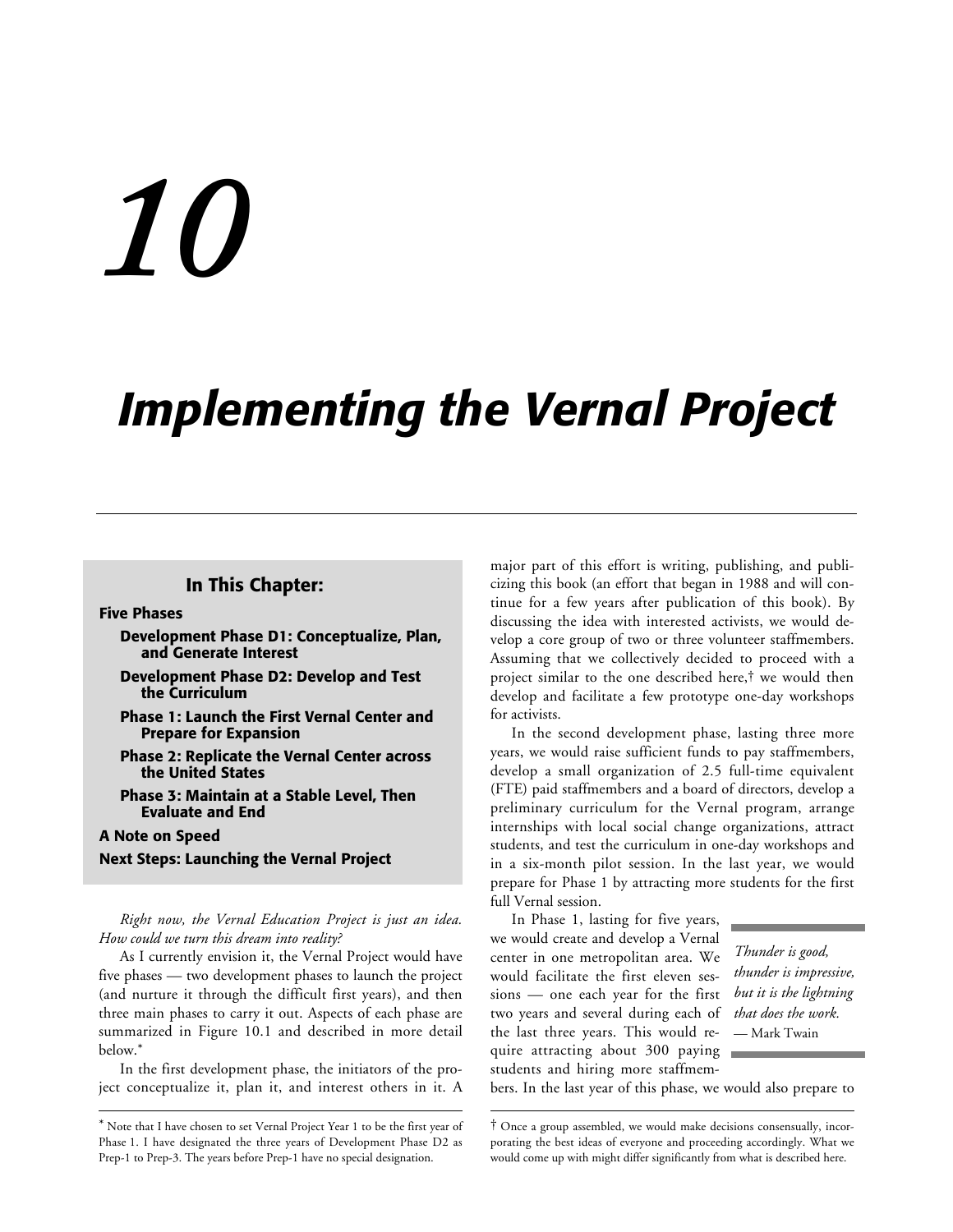| <b>Phase</b>                        | Name                                                              | <b>Project Years</b> | <b>Main Tasks</b>                                                                                                                      |  |  |  |  |  |
|-------------------------------------|-------------------------------------------------------------------|----------------------|----------------------------------------------------------------------------------------------------------------------------------------|--|--|--|--|--|
| Development<br><b>Phase D1</b>      | Conceptualize, Plan, and<br>Generate Interest                     |                      | Generate interest and attract volunteer Vernal Project<br>staffmembers                                                                 |  |  |  |  |  |
| Development<br>Phase D <sub>2</sub> | Develop and Test the<br>Curriculum in a Pilot<br><b>Session</b>   | Prep-1 to Prep-3     | Generate wider interest, develop and test the curriculum, raise<br>start-up funds, hire staffmembers, attract the first students       |  |  |  |  |  |
| Phase 1                             | Launch the first Vernal<br>Center and Prepare for<br>Expansion    | $1 \text{ to } 5$    | Generate wider interest, attract students, facilitate the first<br>eleven sessions, build the organization, prepare for<br>expansion   |  |  |  |  |  |
| Phase 2                             | Replicate the Vernal<br>Center across the United<br><b>States</b> | $6 \text{ to } 20$   | Replicate the center in 49 other locations across the United<br>States, conduct several thousand sessions for thousands of<br>students |  |  |  |  |  |
| Phase 3                             | Maintain at a Stable Level<br>and then Evaluate/End               | $21 \text{ to } 60$  | Conduct 8,000 sessions for 240,000 Vernal students                                                                                     |  |  |  |  |  |

# **Figure 10.1: Summary of Vernal Phases**

replicate the program to another region of the country by hiring additional staffmembers.

In Phase 2, lasting fifteen years, we would replicate the center across the United States until there were fifty centers facilitating 200 sessions each year.

In Phase 3, lasting for forty more years, the Vernal centers would continue to facilitate 200 sessions per year. At the end of this phase, we would evaluate and then probably end the Vernal Project.

Please note that I have formulated this preliminary proposal in some detail to show that there is at least one feasible way to launch and sustain the Vernal Education Project. I have spent a great deal of time considering what steps would be required to implement the project and how long each would take, and I believe this particular proposal could work. However, this is not a final blueprint. As the other initiators and I work together to launch the Vernal Project, we will develop a new, more detailed plan. This plan will include the best of all the initiators' ideas and address the social change environment we find ourselves in at that time.

# *FIVE PHASES*

# **Development Phase D1: Conceptualize, Plan, and Generate Interest**

For the Vernal Project to come into existence, we must first develop the idea and then excite enough people to make it viable. Development Phase D1 began in January 1988 when I first began to write this book, and it will continue until there is sufficient interest and involvement to move on to the second development phase. I hope we can reach this milestone within two years after publication of this book.

By necessity, this first development phase has an indefinite length and the time frame for each task is uncertain. Once we have enough interest to move into Development Phase D2, then the schedule should adhere more closely to a specific timeline as shown in Figure 10.2.

#### *A. DEVELOP THE PROJECT AND GENERATE INTEREST AMONG A SELECT GROUP OF ACTIVISTS*

#### *1. Write, Publish, and Publicize this Book*

The main task of this phase is to write, publish, and publicize this book. I began writing this book as a way to explore the concept of creating a good society and to solidify my ideas about social change. It seemed that it might be possible to create a good society through the means I had learned from my work as a change activist, but I was not exactly sure how to go about it. I decided that writing a book would force me to specify each step, to critically evaluate each aspect of the process, and to assess whether the overall effort could be successful. I also assumed a book would provide a relatively clear document for conveying these ideas to others.

After three years of thinking and writing, I was convinced that it is possible to create a good society and that this could best be accomplished through mass education and grassroots social change movements. In December 1990, I circulated a draft of this book to dozens of people

*Every new opinion, at its starting, is precisely in a minority of one.* — Thomas Carlyle

including many experienced activists. I received extensive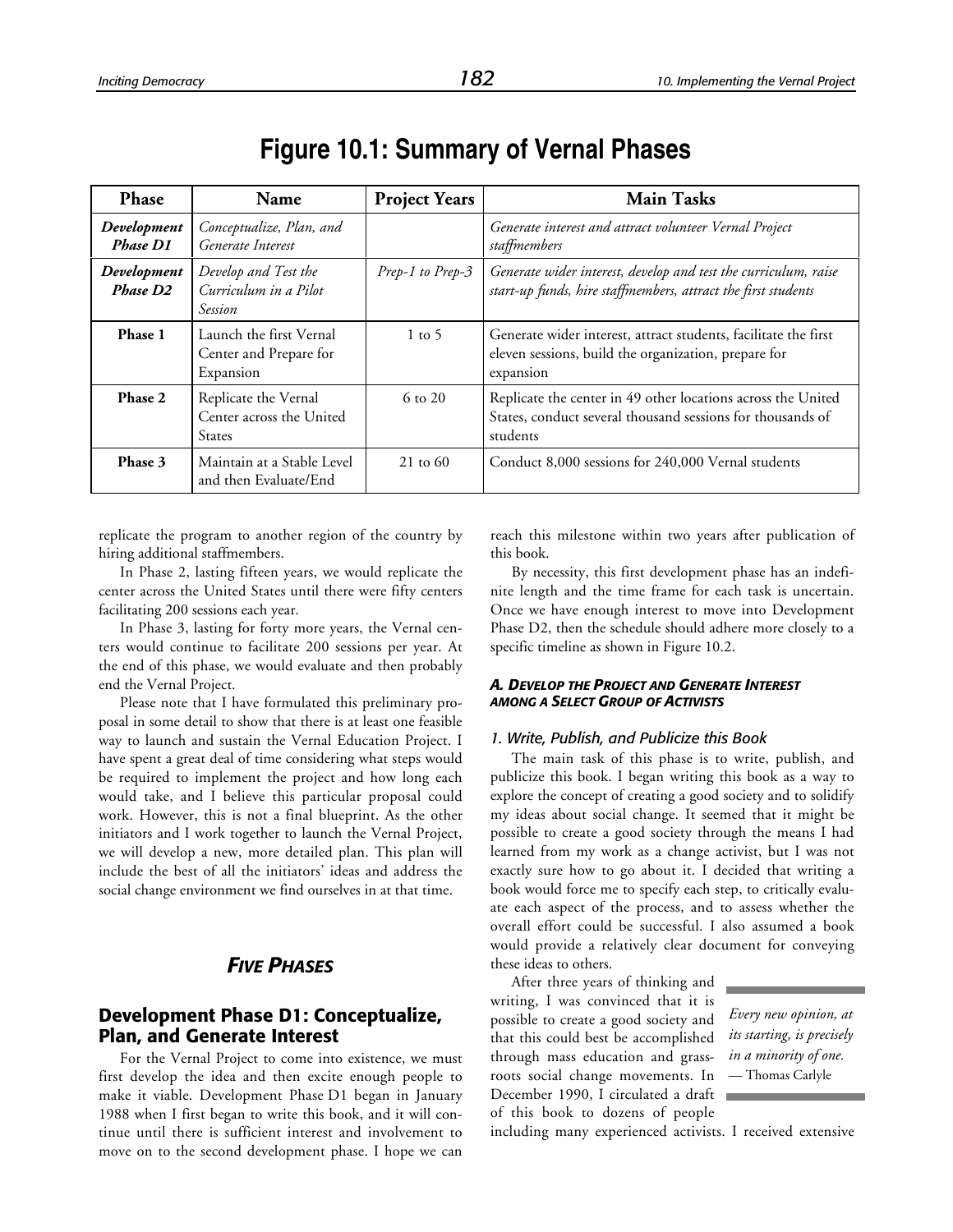# **Figure 10.2: Vernal Project Timeline**

| Vernal Phase ->                                                                         |  | D <sub>1</sub> |          | D <sub>2</sub> |                |                |   |              |   |   |   | 2        | 3         |
|-----------------------------------------------------------------------------------------|--|----------------|----------|----------------|----------------|----------------|---|--------------|---|---|---|----------|-----------|
| Vernal Project Year --->                                                                |  | $\cdots$       | $\cdots$ | P <sub>1</sub> | P <sub>2</sub> | P <sub>3</sub> | 1 | $\mathbf{2}$ | 3 | 4 | 5 | $6 - 20$ | $21 - 60$ |
| <b>Phase D1</b> - Conceptualize, Plan, and Generate Interest                            |  |                |          |                |                |                |   |              |   |   |   |          |           |
| A. Develop the Project and Generate Interest                                            |  |                |          |                |                |                |   |              |   |   |   |          |           |
| 1. Write, Publish, and Publicize this Book<br>2. Write Articles and Have Them Published |  |                |          |                |                |                |   |              |   |   |   |          |           |
| 3. Discuss the Project Idea with Other Activists                                        |  |                |          |                |                |                |   |              |   |   |   |          |           |
| B. Assemble a Core Group of 2-3 Volunteer Staffmembers                                  |  |                |          |                |                |                |   |              |   |   |   |          |           |
| C. Set Up and Facilitate One-Day Workshops                                              |  |                |          |                |                |                |   |              |   |   |   |          |           |
| D. Raise Sufficient Funds to Proceed                                                    |  |                |          |                |                |                |   |              |   |   |   |          |           |
| Phase D2 - Develop and Test the Curriculum                                              |  |                |          |                |                |                |   |              |   |   |   |          |           |
| A. Develop a Complete Curriculum and List of Readings                                   |  |                |          |                |                |                |   |              |   |   |   |          |           |
| B. Set Up and Facilitate Ten-Day Workshops                                              |  |                |          |                |                |                |   |              |   |   |   |          |           |
| 1. Secure a Facility                                                                    |  |                |          |                |                |                |   |              |   |   |   |          |           |
| 2. Attract Students                                                                     |  |                |          |                |                |                |   |              |   |   |   |          |           |
| 3. Choose Students and Collect Tuition                                                  |  |                |          |                |                |                |   |              |   |   |   |          |           |
| 4. Facilitate the Ten-Day Workshops                                                     |  |                |          |                |                |                |   |              |   |   |   |          |           |
| C. Develop a Small Organization                                                         |  |                |          |                |                |                |   |              |   |   |   |          |           |
| 1. Hire Staffmembers                                                                    |  |                |          |                |                |                |   |              |   |   |   |          |           |
| 2. Set Up a Small Office                                                                |  |                |          |                |                |                |   |              |   |   |   |          |           |
| 3. Develop Office Procedures and Staffing                                               |  |                |          |                |                |                |   |              |   |   |   |          |           |
| 4. Develop a Board of Directors and Governance<br>5. Raise Sufficient Funds to Proceed  |  |                |          |                |                |                |   |              |   |   |   |          |           |
| D. Facilitate a Six-Month Pilot Session                                                 |  |                |          |                |                |                |   |              |   |   |   |          |           |
| 1. Secure Facilities for the Workshops                                                  |  |                |          |                |                |                |   |              |   |   |   |          |           |
| 2. Attract Students and Accept Applications                                             |  |                |          |                |                |                |   |              |   |   |   |          |           |
| 3. Choose Students and Collect Tuition                                                  |  |                |          |                |                |                |   |              |   |   |   |          |           |
| 4. Arrange Internships                                                                  |  |                |          |                |                |                |   |              |   |   |   |          |           |
| 5. Facilitate the Pilot Session                                                         |  |                |          |                |                |                |   |              |   |   |   |          |           |
| 6. Evaluate                                                                             |  |                |          |                |                |                |   |              |   |   |   |          |           |
| E. Prepare for Phase 1                                                                  |  |                |          |                |                |                |   |              |   |   |   |          |           |
| 1. Secure Facilities for the Workshops                                                  |  |                |          |                |                |                |   |              |   |   |   |          |           |
| 2. Attract Students and Accept Applications                                             |  |                |          |                |                |                |   |              |   |   |   |          |           |
| 3. Choose Students and Collect Tuition                                                  |  |                |          |                |                |                |   |              |   |   |   |          |           |
| 4. Arrange Internships                                                                  |  |                |          |                |                |                |   |              |   |   |   |          |           |
| Phase 1 - Launch First Vernal Center & Prep for Expansion                               |  |                |          |                |                |                |   |              |   |   |   |          |           |
| A. Prepare for the Vernal Sessions                                                      |  |                |          |                |                |                |   |              |   |   |   |          |           |
| 1. Attract Students and Accept Applications                                             |  |                |          |                |                |                |   |              |   |   |   |          |           |
| 2. Choose Students, Arrange Scholarships, Collect Tuition<br>3. Arrange Internships     |  |                |          |                |                |                |   |              |   |   |   |          |           |
| B. Facilitate and Administer the Vernal Sessions                                        |  |                |          |                |                |                |   |              |   |   |   |          |           |
| Session 1 (revise curriculum extensively)                                               |  |                |          |                |                |                |   |              |   |   |   |          |           |
| Session 2 (revise curriculum some)                                                      |  |                |          |                |                |                |   |              |   |   |   |          |           |
| Session 3 (curriculum mostly stable)                                                    |  |                |          |                |                |                |   |              |   |   |   |          |           |
| Session 4                                                                               |  |                |          |                |                |                |   |              |   |   |   |          |           |
| Session 5                                                                               |  |                |          |                |                |                |   |              |   |   |   |          |           |
| Session 6                                                                               |  |                |          |                |                |                |   |              |   |   |   |          |           |
| Session 7                                                                               |  |                |          |                |                |                |   |              |   |   |   |          |           |
| Sessions 8-11                                                                           |  |                |          |                |                |                |   |              |   |   |   |          |           |
| C. Build the Vernal Organization and Prepare for Replication                            |  |                |          |                |                |                |   |              |   |   |   |          |           |
| 1. Hire More Staffmembers                                                               |  |                |          |                |                |                |   |              |   |   |   |          |           |
| 2. Examine and Assess Good Locations in Other Regions                                   |  |                |          |                |                |                |   |              |   |   |   |          |           |
| 3. Hire Staff for One New Region and Prepare Them                                       |  |                |          |                |                |                |   |              |   |   |   |          |           |
| <b>Phase 2</b> - Replicate the Vernal Center across the U.S.                            |  |                |          |                |                |                |   |              |   |   |   |          |           |
| Phase 3 - Maintain at a Stable Level - Then Evaluate/End                                |  |                |          |                |                |                |   |              |   |   |   |          |           |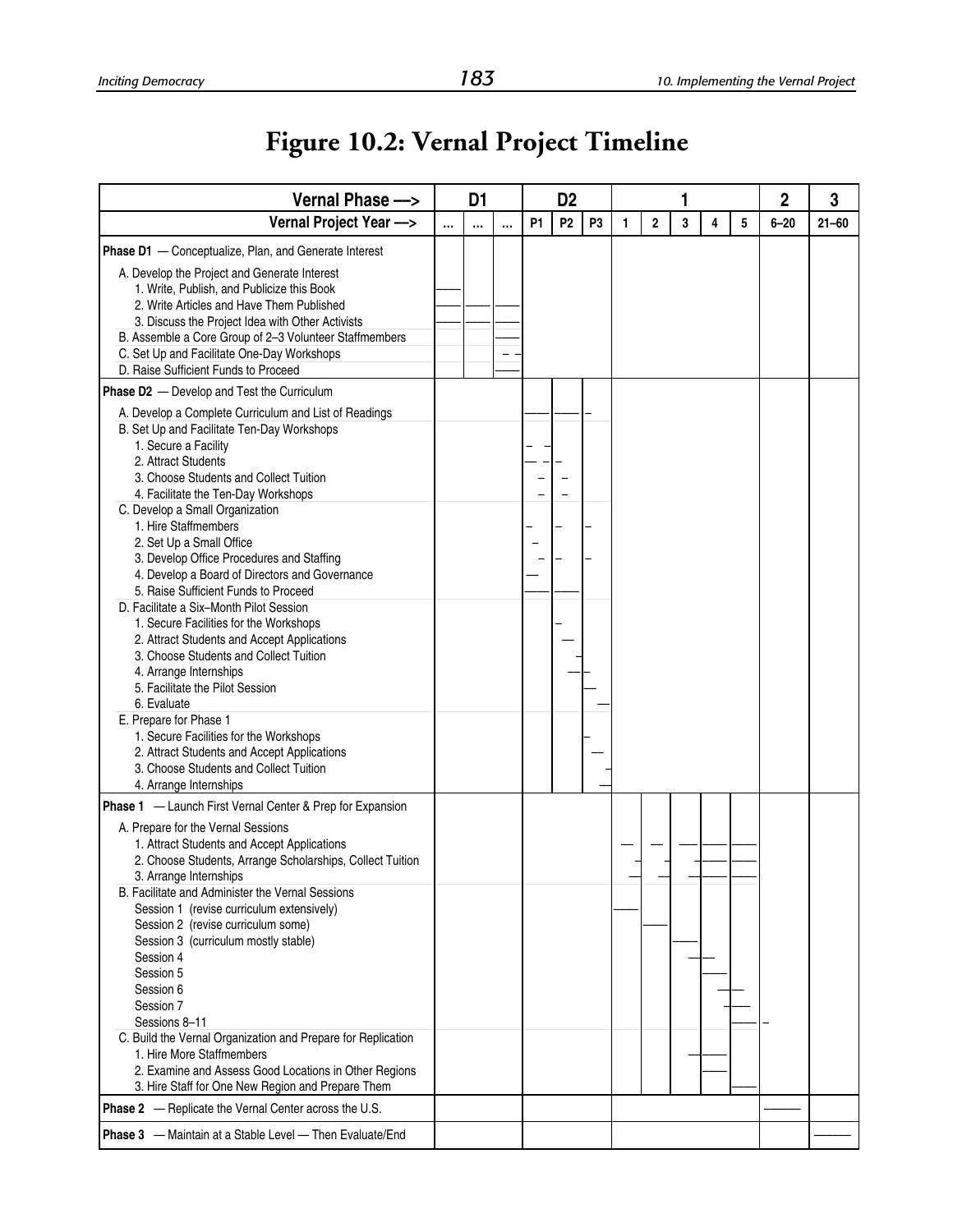critical feedback that spurred me to revise and expand the book. I distributed this revised draft to about twenty activists in 1997 through 2000 and then incorporated their comments and criticism.

I plan to publish this book in 2001 (if you are reading it, then I must have succeeded). Over the following two years, I intend to engage in an extensive book tour to generate interest in the Vernal Project. As much as I am able and can arrange speaking engagements, I will make presentations to bookstore patrons, community groups, college students, and activists.\* To generate more interest, I will send a press release describing the book and the Vernal Project to about one hundred progressive organizations. I may place a small advertisement in progressive magazines such as *The Nation*, *In These Times*, *Z Magazine, The Progressive*, and *Mother Jones*. I will also publish the book on the Vernal Project web site and invite discussion of the Vernal Project idea. I also plan to send email announcements to a variety of activists.

#### *2. Write Articles and Have Them Published*

To stimulate greater interest in the project, I plan to write several articles summarizing the ideas in the book.† I

*The worst thing is to get involved with people who aren't passionate about what they're doing.* — Willem Dafoe

-

will try to have these articles published in progressive journals such as *The Nation*, *Z Magazine, The Progressive*, the *Nonviolent Activist* (published by the War Resisters League), *Fellowship* (Fellowship of Reconciliation), *Peacemakers*, *The Ark* (National Organizers Association), *Deep Democ-*

*racy* (Alliance for Democracy), *Peace and Change*, *Social*ist Review, and similar publications as well as educational journals. I will also post articles on the Vernal Project web site.

#### *3. Discuss the Project Idea with Other Activists*

Since 1989, I have discussed the idea of the Vernal Project with a large number of people. Many are intrigued by the concept and a few are very excited by it. Several longterm activists and educators have expressed interest in working on the project, but none has yet made a commitment. Once this book is completed, I will work vigorously to attract more activists to the Vernal Project by having extended discussions with those who express interest in it.

#### *B. ASSEMBLE A CORE GROUP OF TWO OR THREE VOLUNTEER STAFFMEMBERS*

Before Development Phase D2 can begin, we must gather a core group of several staffmembers who are willing and able to volunteer more than ten hours per week for several years. I hope that the work of Task A above will generate enough interest that we can assemble a core group

of volunteer staffmembers within two years after publication of this book.

Starting a large project like this from scratch is difficult. The initiators of the Vernal Project must be strongly committed to bringing it to fruition. Also, since there will be little or no money to pay these staffmembers for the first few *The man who goes alone can start today; but he who travels with another must wait till that other is ready.*

— Henry David Thoreau

# **Essential Traits of the Initiators of the Vernal Project**

The initiators of the Vernal Project (two or three people) must be very committed to progressive social change and have strong abilities in a variety of areas. Specifically, they should have these qualities:

• Knowledgeable about social change theory and practice.

• Knowledgeable about a variety of current progressive issues.

• Experienced working for progressive social change: researching issues, educating the public, building social change organizations, challenging dysfunctional institutions and cultural norms, and building alternative institutions.

• Skilled at developing educational materials: workshop agendas, notes, and papers.

• Experienced working in a cooperative organization or living in a cooperative household.

• Physically and emotionally healthy.

• Experienced in working through emotional hurts.

• Experienced supporting other people through their hard times and emotional injuries.

• Aware of their own cultural upbringing, especially its negative aspects.

• Able to work with a wide variety of people and a wide variety of cultures.

• Willing and able to adopt new cultural norms.

• Willing to relocate to the location where we decide to launch the project.

• Willing and able to work without pay for several years to develop and build the Vernal Project (enough savings, a part-time job that pays well enough to provide support, and/or a willingness to live simply).

<sup>\*</sup> My first public presentation, long before publication of the book, was on January 29, 1998 at the offices of Bay Area Action, Palo Alto, California. I presented the ideas to about forty environmental activists and friends.

<sup>†</sup> One short article was published as a letter to the editor in *Z Papers*, 1:2 (April–June 1992), (Boston: South End Press), pp. 55–56.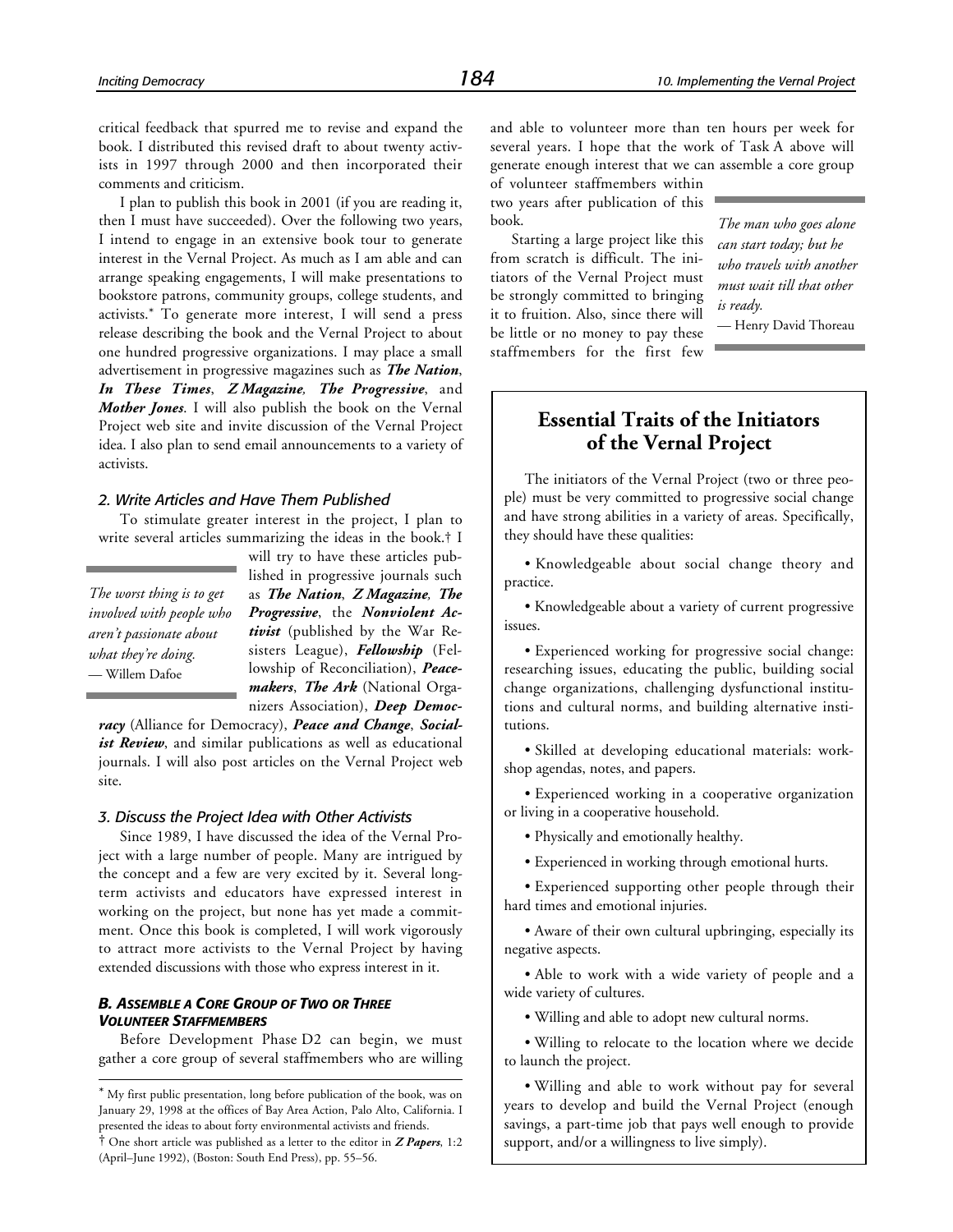years, they will need to have savings or some other part-time job to cover their living expenses.

Naturally, if we are unable to find enough other activists qualified and eager to initiate the Vernal Project, then we would be forced to abandon the idea.

#### *C. SET UP AND FACILITATE ONE-DAY WORKSHOPS*

As I envision it, once the core group convenes, we would develop several evening and one-day workshops for educating activists. These prototype workshops would cover a few selected topics from the full Vernal program. They might be in various locations around the country or all in one location. Students would pay a small fee to cover the cost of the meeting room and preparation expenses.

These workshops would give us experience facilitating, give us a chance to practice working together, and begin to establish our credibility as activist educators. During this time, we would also develop workshop notes, lists of readings, and an outline of a preliminary curriculum.\*

This would also be a time for each of the initiators to identify her strengths and weaknesses and learn to support each other. We would work together to develop our skills and minimize our cultural and emotional blocks. In addition, we would discuss and modify the plans for the Vernal Project. In this process, we would grapple with our different perspectives, and learn to cooperate and struggle gently with one another.

#### *D. RAISE SUFFICIENT FUNDS TO PROCEED*

To ensure there would be sufficient energy to facilitate these short workshops and prepare for Development Phase D2, I assume we would pay one or several staffmembers a small stipend in the last year of Development Phase D1. This small sum, totaling \$12,000†, would only partly pay for the staffmembers' effort — they would still mostly be volunteering their time. In order to pay this small stipend, we would need to raise \$12,000 in donations, foundation grants, or long-term loans sometime near the beginning of that year. I feel certain we could secure this relatively small amount of money.

By the end of this last year of Development Phase D1, we would also need to be sure we had sufficient resources to proceed to Development Phase D2. In Phase D2, we would be formally hiring several staffmembers, so expenses would rise significantly. Before we could proceed, we would either need to raise sufficient funds or we would need to generate enough interest in the Vernal Project that we felt confident we could soon raise enough money. If interest or funding were insufficient, then we would need to halt or delay the project until circumstances were more favorable.

-

We would also probably want to secure nonprofit status to make it easier to receive grants from foundations and individual donations.

# **Development Phase D2: Develop and Test the Curriculum**

Assuming the work in Phase D1 went well and there was sufficient interest in the Vernal Project, we could then begin Development Phase D2. In this three-year phase (in the years designated Prep-1, Prep-2, and Prep-3), we would develop the curriculum and test it — first in two ten-day workshops and then in a six-month pilot session. During this phase, we might also continue to offer evening and daylong workshops to test newly developed parts of the curriculum. We would continue to publicize the Vernal Project to attract interest and support. In this phase, we would also secure enough funds, through grants or loans, to hire several staffmembers.

#### *A. DEVELOP A COMPLETE CURRICULUM AND LIST OF READINGS*

We would develop the curriculum mostly during the first two years of this phase in conjunction with the two tenday workshops. Developing the detailed materials for the curriculum would require several steps:

• Interview experienced activists for their views on the information activists need to know to be effective.

• Locate and review existing materials and curricula used in other activist schools and workshops.

• Research books and magazines looking for additional information.

• Draw up a detailed plan of workshop and study group topics.

• Prepare detailed workshop agendas, notes, figures, and annotated bibliographies.

• Circulate these materials to experienced facilitators and activists for review.

#### *B. SET UP AND FACILITATE TEN-DAY WORKSHOPS*

In each of the first two years of this phase, we would facilitate a ten-day workshop. In the timeline (Fig. 10.2), these workshops are shown taking place in the third quarter of Vernal Year Prep-1 and the second quarter of Year Prep-2. These two workshops would help us refine the curriculum notes and gain additional experience educating activists. Each of the thirty students would pay a fee of \$500 to cover the basic expenses of the workshops. With scholarships, I estimate the average collected would be \$300 (\$9,000 total).

Setting up and facilitating these workshops would involve four main tasks:

#### *1. Secure a Facility*

We would need to find a good facility for the workshops — preferably a retreat center in a beautiful location. We probably would need to reserve the facility at least six

<sup>\*</sup> As a model, we could use the notes and agendas developed for the workshops I have facilitated over the past twenty years on consensus decisionmaking and nonviolent action. These papers are available on the Vernal Project web site: [<http://www.vernalproject.org>.](http://www.vernalproject.org)

<sup>†</sup> All monetary figures in this book use 1995 dollars. The actual amounts would include inflation since 1995.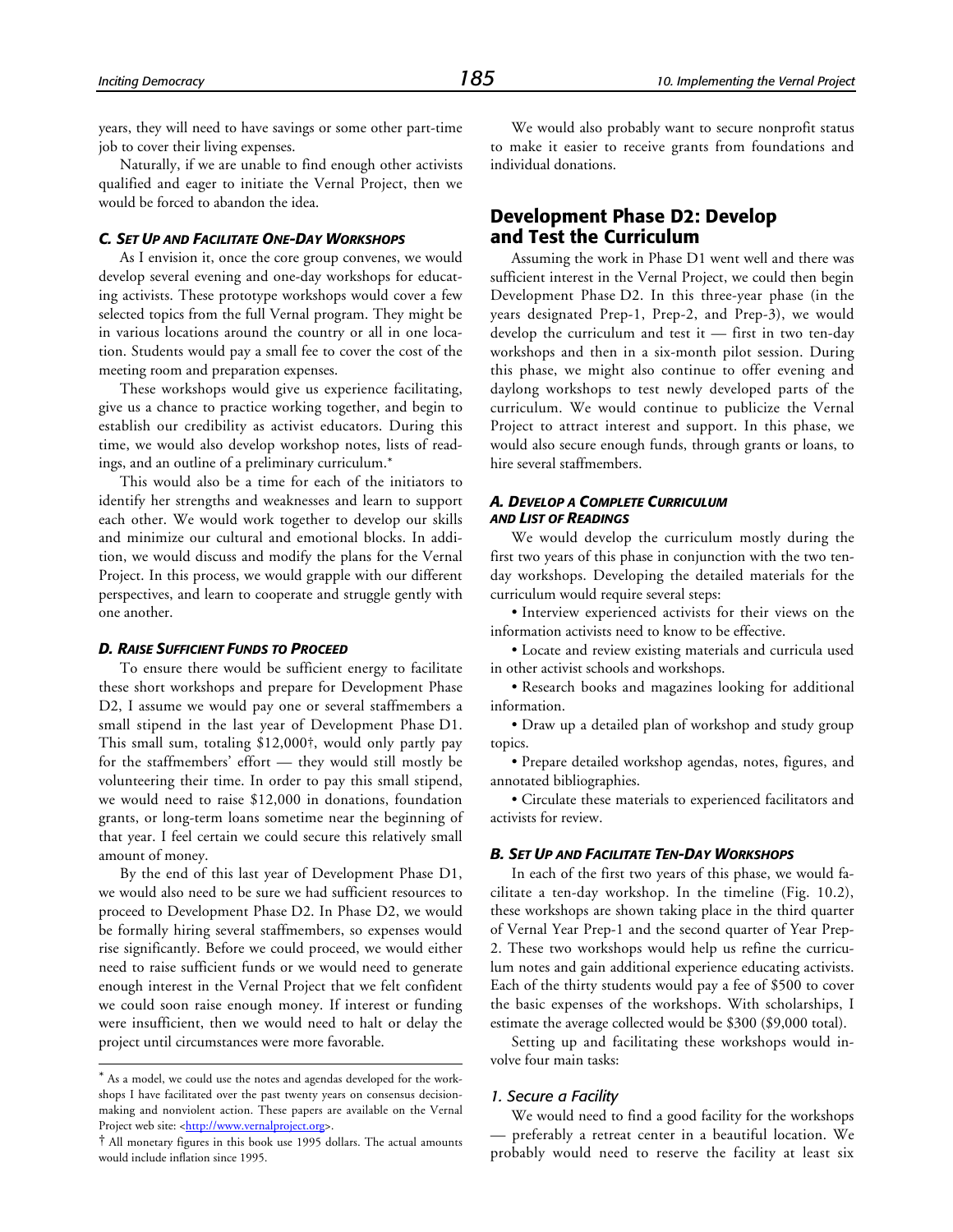months before the workshops took place. We would also need to hire a cook to prepare meals for the workshop. The timeline shows these tasks taking place in the first quarter of Vernal Year Prep-1 for the first workshop and the fourth quarter of Prep-1 for the second workshop.

#### *2. Attract Students*

To provide enough time for participants to learn about the workshops and apply for admission, we would need to start publicizing each workshop at least six months before it began. We would send mailings to activist organizations, talk with individual activists we knew, and make presentations in as many forums as possible. The timeline shows these tasks taking place in the first and second quarters of Vernal Year Prep-1 for the first workshop and the fourth quarter of Prep-1 and the first quarter of Prep-2 for the second workshop.

Because the Vernal program would be new and have no reputation, it might be difficult to attract students. Those most likely to be interested would probably be activists with direct personal connections to the Vernal staffmembers and with each other. If we could not find enough interested students, then we would need to delay or end the project.

#### *3. Choose Students and Collect Tuition*

For these initial workshops, we would probably accept most of the activists who applied for admission. Only if there were many applicants could we be more selective and choose a more diverse mix of activists. Sending out acceptances and collecting tuition would probably take about six weeks.

#### *4. Facilitate the Ten-Day Workshops*

These workshops would give us additional facilitation experience, give us more practice working together, and establish our credibility as activist educators. At the end of each workshop, we would ask the students to criticize the curriculum and facilitation process so we could make improvements.

#### *C. DEVELOP A SMALL ORGANIZATION*

To accomplish the work required in this phase, we would need a small paid staff and a formal organization.

#### *1. Hire Staffmembers*

In this phase, we would hire several staffmembers to facilitate and administer the first Vernal center. Those hired would probably be the same activists volunteering in Development Phase 1. I assume that in Vernal Year Prep-1 there would be one full time equivalent (FTE) paid staffmember, in Prep-2 there would be two FTE paid staffmembers, and in Prep-3 there would be 2.5 FTE paid staffmembers.

By the third year of this phase (Prep-3), the team (which might be composed of four or five people) must have enough expertise to facilitate the six-month pilot session. Optimally, at least one staffmember would also have prior experience administering a school or other nonprofit organization, and at least one would be experienced in raising funds.

Even though the salaries would be modest (\$18,000/year plus benefits) and the workload high, I believe it would be possible to find enough staffmembers. There are not many other good social change jobs, so these would probably be desirable positions. However, if we could not find enough skilled staffmembers, then we would need to delay or end the project.

#### *2. Set Up a Small Office*

We would need to establish an office to handle the administration of the pilot session and to prepare for the first complete session. During this phase, the office could be minimal — probably just a room in someone's home, a computer, an answering machine, and a post office box for a mailing address.

#### *3. Develop Office Procedures and Staffing*

In this phase, we would also need to develop administrative procedures and coordinate staffing. As the center grew, we would need to continually develop and refine our procedures.

#### *4. Develop a Board of Directors and Governance*

At the beginning of this phase, we would need to find seven or eight people willing to serve on a board of directors for the first Vernal center. We would try to assemble a board with a diverse mix of activists and educators. I think it would be relatively easy to assemble a strong board comprising people who were excited about the Vernal Project and committed to making it succeed. Again, if we could not, then it would probably be best to delay or end the project rather than proceed without the necessary support.

*5. Raise Sufficient Funds to Proceed*

pay them a modest salary.

#### **Steps in a project***:*

- *1. Wild enthusiasm*
- *2. Disillusionment*
- *3. Total confusion*
- *4. Search for the guilty*
- *5. Punishment of the innocent*
- *6. Promotion of*
- *non–participants* — Office Graffiti

Expenses in this phase would be significant. The two ten-day workshops and six-month pilot session would require renting a retreat center and paying a cook. As described above, we would also hire several staffmembers and

I assume expenses for retreat center rental, food, and a cook for the six-month pilot session would total half as much as a regular session and salaries would be \$18,000/year for full-time work plus benefits. As described above, the ten-day workshops should bring in about \$9,000 each. As described below, the pilot session should bring in tuition income of about \$1,800 per student (\$54,000 total).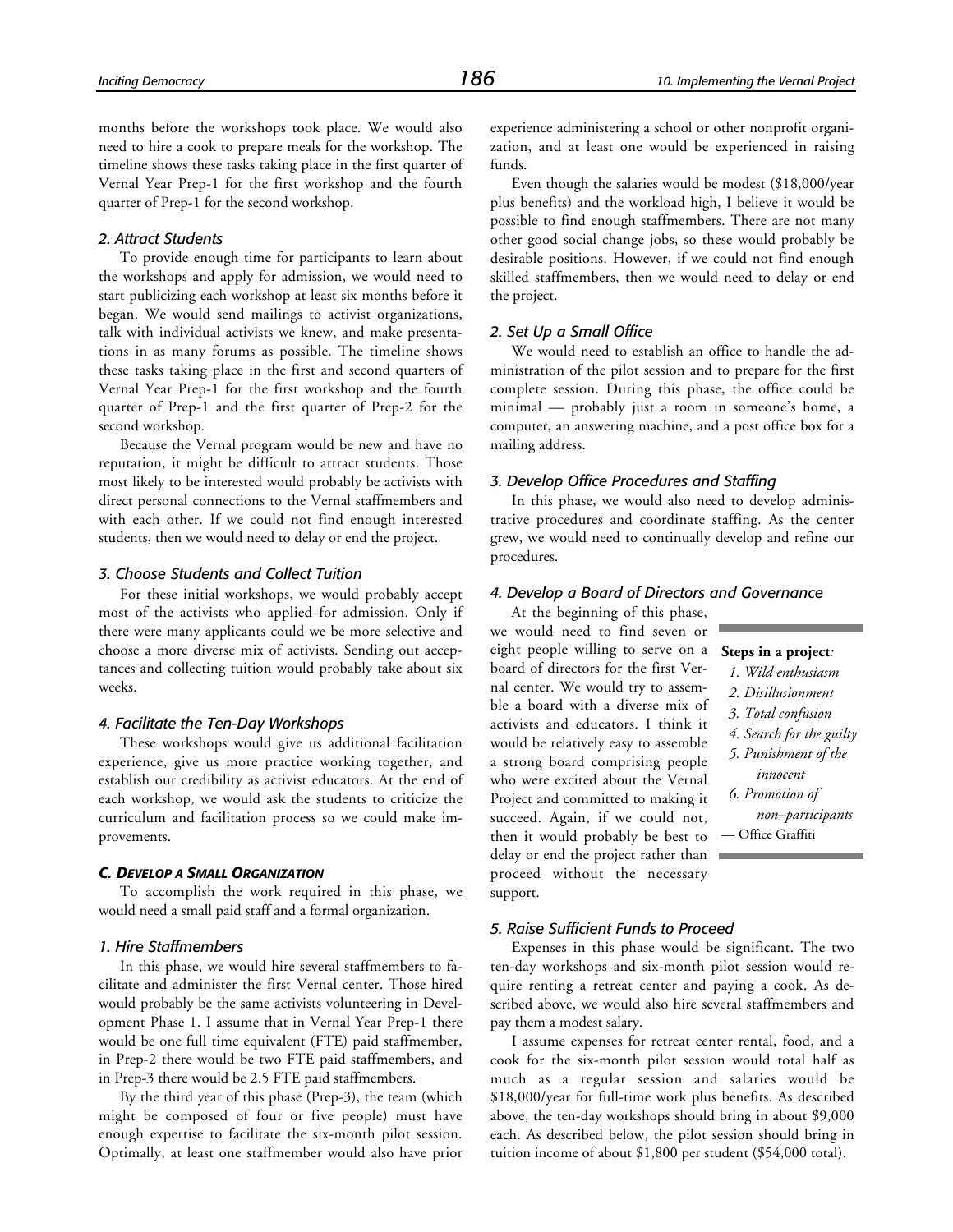With these assumptions, expenses would exceed income by \$22,000 in Year Prep-1, by \$46,000 in Prep-2, and by \$23,000 in Prep-3, resulting in a total deficit of \$103,000 by the end of this development phase (see Figures 6.13 and B.18 for details). The slight excess of income over expenses in the early years of Phase 1 would not make up this shortfall until Vernal Year 5.

Before we could hire staffmembers, we would need to secure sufficient funds through grants or loans to cover this anticipated shortfall. We would probably seek grants from progressive foundations and donations or loans from supportive individuals.

I am reasonably confident that we could raise this money if everything else were on track.\* However, if the funds did not materialize, then it would probably be wise to end the project at this point rather than attempt it without the necessary capital. Lacking these relatively minimal resources, we would probably be unable to launch the project satisfactorily, and it is likely the project would ultimately stumble and fail.

#### *D. FACILITATE A SIX-MONTH PILOT SESSION*

At the beginning of the third year of this phase (Vernal Year Prep-3), we would offer a six-month pilot session to thirty students. This pilot session would have approximately the same schedule as the first six months of a full Vernal session. It would include study groups, social change work, social service work, a single internship in the second quarter, an introductory five-day workshop and two ten-day workshops.

This pilot session would allow us to develop the enrollment and administrative procedures, test the curriculum, and work out solutions to the problems we encountered. This pilot session would involve six main tasks:

#### *1. Secure Facilities for the Workshops*

-

We would need to secure the facilities at a retreat center for the three workshops.

#### *2. Attract Students and Accept Applications*

Since the pilot session would require a six-month commitment from the students, we would need to start recruiting at least nine months before the session began. As before, we would send out mailings and talk to individuals and organizations.

If we were unable to attract enough students, then we would probably end the Vernal Project at this point. For the project to succeed, it must generate sufficient interest (and tuition income) during this critical development phase.

#### *3. Choose Students and Collect Tuition*

Once we had received applications, then the board of directors and staffmembers would need to choose a class of thirty students, notify them of their acceptance, arrange scholarships, and collect tuition fees. This process would probably take about eight weeks.

#### *4. Arrange Internships*

We would need to arrange an internship with a local progressive organization for each of the thirty students. To find sufficient opportunities, we would need to begin this process at least six months before the session began. Good internship opportunities would be critical to the success of the Vernal Project. If we could not find enough high-quality internships, we would probably have to delay or end the Vernal Project.

#### *5. Facilitate the Pilot Session*

Finally, we would need to facilitate all aspects of the pilot session.

#### *6. Evaluate*

After the pilot session concluded, we would evaluate the whole process by asking students, internship agencies, and everyone else involved to give feedback about what worked well and what did not. This would allow us to modify the whole program to serve students better.

#### *E. PREPARE FOR PHASE 1*

While the pilot session was underway, we would begin preparing for the first full session. As before this would require four main preparation tasks:

#### *1. Secure Facilities for the Workshops*

#### *2. Attract Students and Accept Applications*

#### *3. Choose Students and Collect Tuition*

#### *4. Arrange Internships*

We would also need to increase the number of paid staffmembers to three (full-time equivalent) by the end of this phase.

At the end of this development phase, we would critically evaluate the prospects for continuing. If the pilot session had gone well and if we had a strong organization, a good reputation in the community, wide interest and support from progressive activists, and sufficient resources, then we would proceed. If we did not, then we would probably end the project and shift our efforts to some other worthy endeavor.

<sup>\*</sup> Based on drafts of this book, a very generous individual has offered an interest-free, 10-year loan of \$100,000 as soon as a core group of Vernal staffmembers has assembled and other key parts of the project are underway. Assuming this person's offer is still available when we reach this point, we should be able to proceed without additional fundraising effort.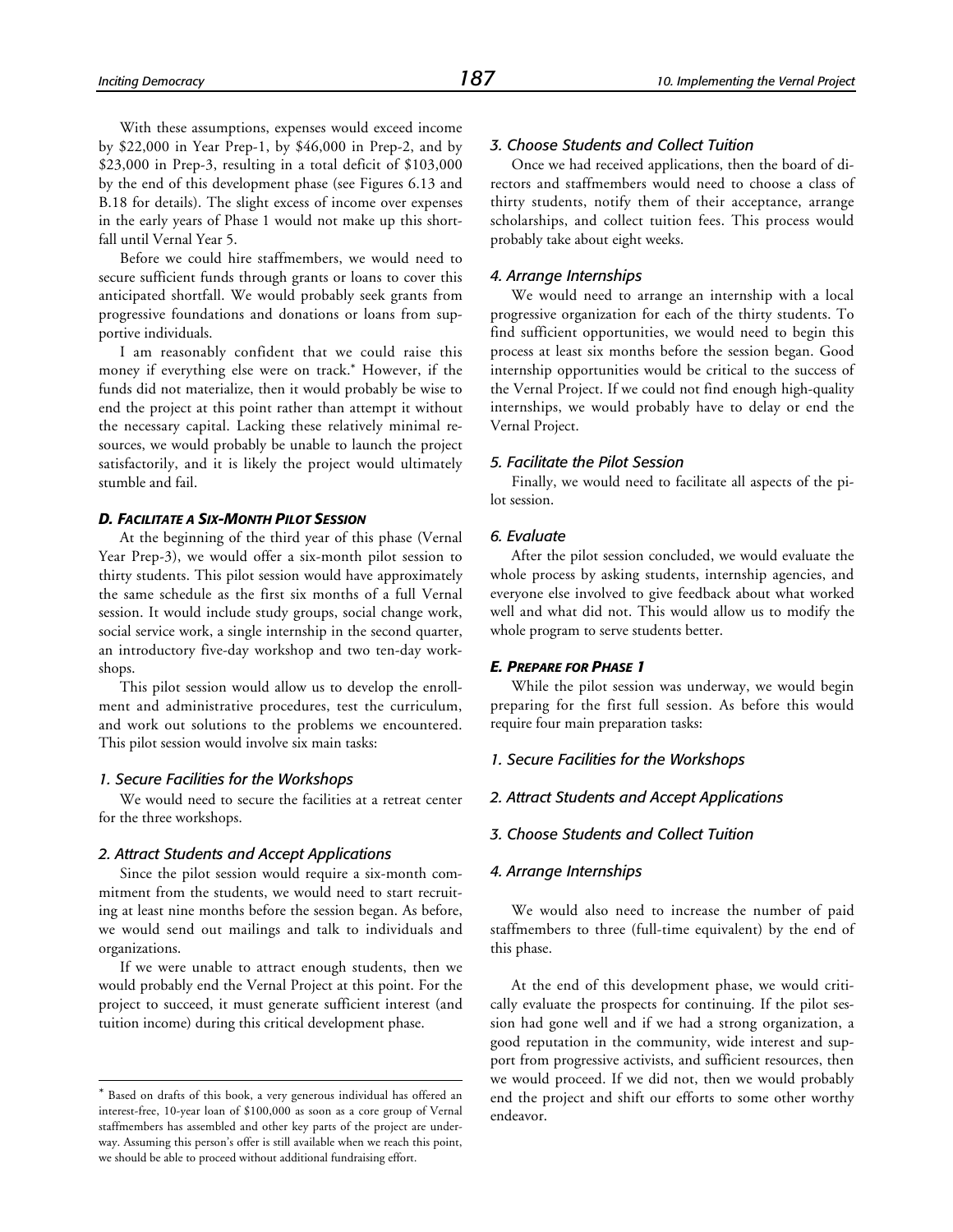# **Phase 1: Launch the First Vernal Center and Prepare for Expansion**

Once we had developed, tested, and evaluated the program in the pilot session, we could begin the first true phase of the Vernal Project. In Phase 1, lasting five years, we would facilitate eleven year-long Vernal sessions — one each year for the first two years, then two in the third year, three in the fourth year, and four in the last year. All of these sessions would probably be in the same metropolitan area.

#### *A. PREPARE FOR THE VERNAL SESSIONS*

As before, we would spend the nine months before each session preparing for it. As the Vernal Project became better known, finding students would probably get easier.

#### *1. Attract Students and Accept Applications*

*2. Choose Students, Arrange Scholarships, Collect Tuition*

#### *3. Arrange Internships*

#### *B. FACILITATE AND ADMINISTER THE VERNAL SESSIONS*

For the first two years, we would begin one new session each year. This would leave ample time for the three staffmembers to refine the whole process of facilitating sessions, arranging suitable workshop facilities, finding good internship opportunities, attracting students, and working out logistical and operational bugs. By Vernal Year 3, we should have a stable and effective process and could start facilitating two sessions per year — the second starting six months after the first. By Year 5, we would be facilitating four sessions each year, with a new one starting every three months.

At the beginning of this phase, we would still be making major revisions to the study guides and reading lists. However, by the fourth year we would probably need to revise the curriculum only in minor ways — with new materials that reflected changes in the world (new political issues, new world hotspots, changing U.S. government policy, and so forth). As I envision it, over the next fifty-six years, the basic curriculum would remain mostly stable — evolving slowly to encompass new issues, new ideas, and new educational methods.

#### *C. BUILD THE VERNAL ORGANIZATION AND PREPARE FOR REPLICATION*

Once the first Vernal center was established and growing, we would need to develop a more formal organization that could find and oversee internships, guide the study groups, plan the logistics for workshops, copy materials, arrange publicity, send correspondence, handle admissions, maintain financial books (including payroll), hire new

staffmembers and prepare them, manage other personnel matters, and create new Vernal centers around the country.

#### *1. Hire More Staffmembers*

By Year 4, we would need to hire a fourth staffmember to help facilitate and administer the greater number of sessions being facilitated. This person might be a recent graduate of the Vernal program. We would also need to establish a more formal office and furnish it with desks, file cabinets, computers, and so on. We would also probably want to set up a small library of books for use by Vernal staffmembers and students for research.

In anticipation of even more rapid growth in the future, we would need to hire a fifth staffmember in Year 5 whose primary work would be hiring, preparing, and supporting new staffmembers. This new staff preparer would need to have previous experience hiring, aiding, and guiding new personnel.

#### *2. Examine and Assess Good Locations in Other Regions*

In the fourth year, we would look for a good location for a new Vernal center in another region of the United States. We would try to choose a city with a large progressive community so that attracting interest and support would not be hard.

#### *3. Hire Staffmembers for One New Region and Prepare Them*

Once we had chosen the new region, we would need to replicate all the Vernal center functions there. During the last year of Phase 1 (Vernal Year 5), we would need to hire three staffmembers for the new center and prepare them to manage it. The new staffmembers would probably be hired in the new location and then brought to the old center for a few months of orientation.

Staffmembers in the new region would need to develop their own board of directors for the new Vernal center. They would also need to arrange internships and attract students for their first session, which would begin in Vernal Year 6.

# **Phase 2: Replicate the Vernal Center across the United States**

Over the next fifteen years (Vernal Project Years 6 to 20), we would replicate the Vernal program all across the United States until there were fifty active centers, each with a full team of four FTE staffmembers and each facilitating four sessions each year (200 total sessions per year).

#### *FIFTY VERNAL CENTERS IN TEN REGIONS*

As I envision it, each new Vernal center in a region would facilitate just a single session for the first year or two. This would give the new staffmembers a chance to establish themselves, develop office procedures and staffing patterns,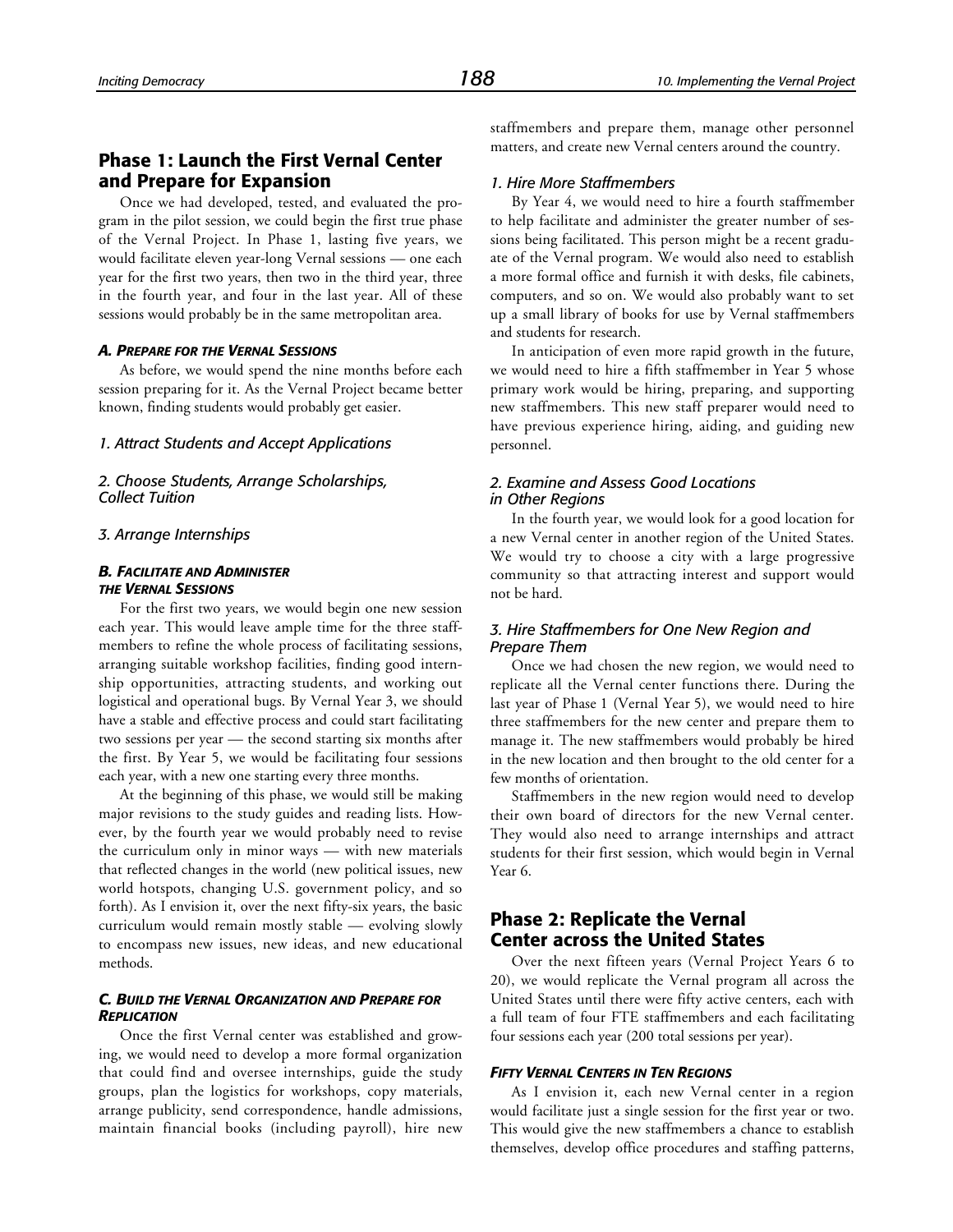develop a strong board of directors, set up good internship opportunities, and attract students. It would also allow some time for the reputation of the center to grow. Over the next three years, the number of sessions facilitated each year would increase to four and the team would grow to four FTE staffmembers.

In the following year, this lead center would be strong enough that it could hire three staffmembers to start another complete center in another city within the same region. With a great deal of support from the lead center, I assume each one of these new centers would be strong enough to immediately facilitate two sessions in its first year and four sessions in its second and subsequent years.

In order for the Vernal network to grow to fifty centers this quickly, each lead center in a region would need to help start a new center within its region every year until it had launched the full number of centers for that region. Moreover, the lead center in the first region would also need to help launch new centers in all the other regions (see Figures B.13 and B.14 in Appendix B for details). According to this plan, almost half of the centers would be fully operational (facilitating four sessions each year) by Vernal Year 17, and all would be at this level by Year 21.

This rapid expansion would probably be tumultuous and the first few sessions conducted by each center might be substandard. However, by the end of this phase, most of the fifty centers should have robust programs.

#### *A GROWING NUMBER OF STAFFMEMBERS*

As shown in Figure B.16 in Appendix B, the number of staffmembers facilitating sessions would grow from eight in the first year of this phase (Vernal Year 6) to 200 by the end of the last year (Year 20). As the Vernal network grew, we would hire additional people to help administer the programs within each region. I assume we would hire a regional administrator as soon as two centers opened in a region and then would hire an additional half-time administrator whenever another center in that region opened. Hence, by Year 21, there would be twenty-five FTE regional administrators. We would also hire special new staff preparers to hire, prepare, and support new staffmembers. I assume we would need one new staff preparer for about every ten new staffmembers hired.

Following this plan, the Vernal network would grow until there were 229 FTE staffmembers in Year 21 (see Figure B.18 in Appendix B for details).

# **Phase 3: Maintain at a Stable Level, Then Evaluate and End**

For the next forty years (Vernal Project Years 21 to 60), the fifty Vernal centers would continue to facilitate four sessions each year. As before, this would include attracting applicants, accepting applications, choosing students, arranging scholarships, collecting tuition, arranging internships, guiding study groups, facilitating workshops, and administering the centers. The fifty Vernal centers would enroll a total of 6,000 students each year. Together, they would have an annual budget of about \$14 million.

At the end of this phase in Vernal Project Year 60, we would end the project. By then we would have either succeeded in fundamentally transforming society or the Vernal program would seem antiquated. If we had succeeded, then much of the Vernal curriculum would likely be an integral part of the public school system (in whatever form that system had evolved). If we had not yet succeeded, then we should probably develop new strategies more in keeping with the times and shift the resources of the Vernal network to those new projects.

Like many ideas and projects, the Vernal Project might have gone astray sometime over the course of these sixty

years. It is also possible that by that time the United States would no longer dominate the rest of the world, or there might be new forces of oppression which we cannot even imagine now. Whatever had occurred, it would be time to carefully evaluate the whole project and choose new directions. The project would be discontinued and all the staffmembers encouraged to find other opportunities.

*If your contribution has been vital, there will always be somebody to pick up where you left off, and that will be your claim to immortality.* — Walter Gropius

Another project could then arise that is more appropriate to the end of the twenty-first century.\*

# *A NOTE ON SPEED*

If everything proceeded according to this timeline, the

Vernal Project would be quite small for many years. To all appearances, little would happen throughout the many years of Development Phase D1 and not much during the three years of Development Phase D2. Even through the five years of Phase 1, the Vernal Project would only educate a few hundred activists. Not until several years into Phase 2, perhaps fifteen years from now, would there be sizable numbers of Vernal graduates. Only then would

 $\overline{a}$ 

*Take time for all things: great haste makes great waste.* — Benjamin Franklin

*Everything should be made as simple as possible, but not simpler.* — Albert Einstein

the Vernal Project begin to have a noticeable effect on society.

<sup>\*</sup> If it seemed the project was going well but required a few more years to complete, then perhaps it could be continued for another set period. However, this extension should be limited to five or ten more years at most. It is imperative that the Vernal Project not become another perpetual institution that could lose its way or be captured and manipulated by the power elite. The project should do its task and then end.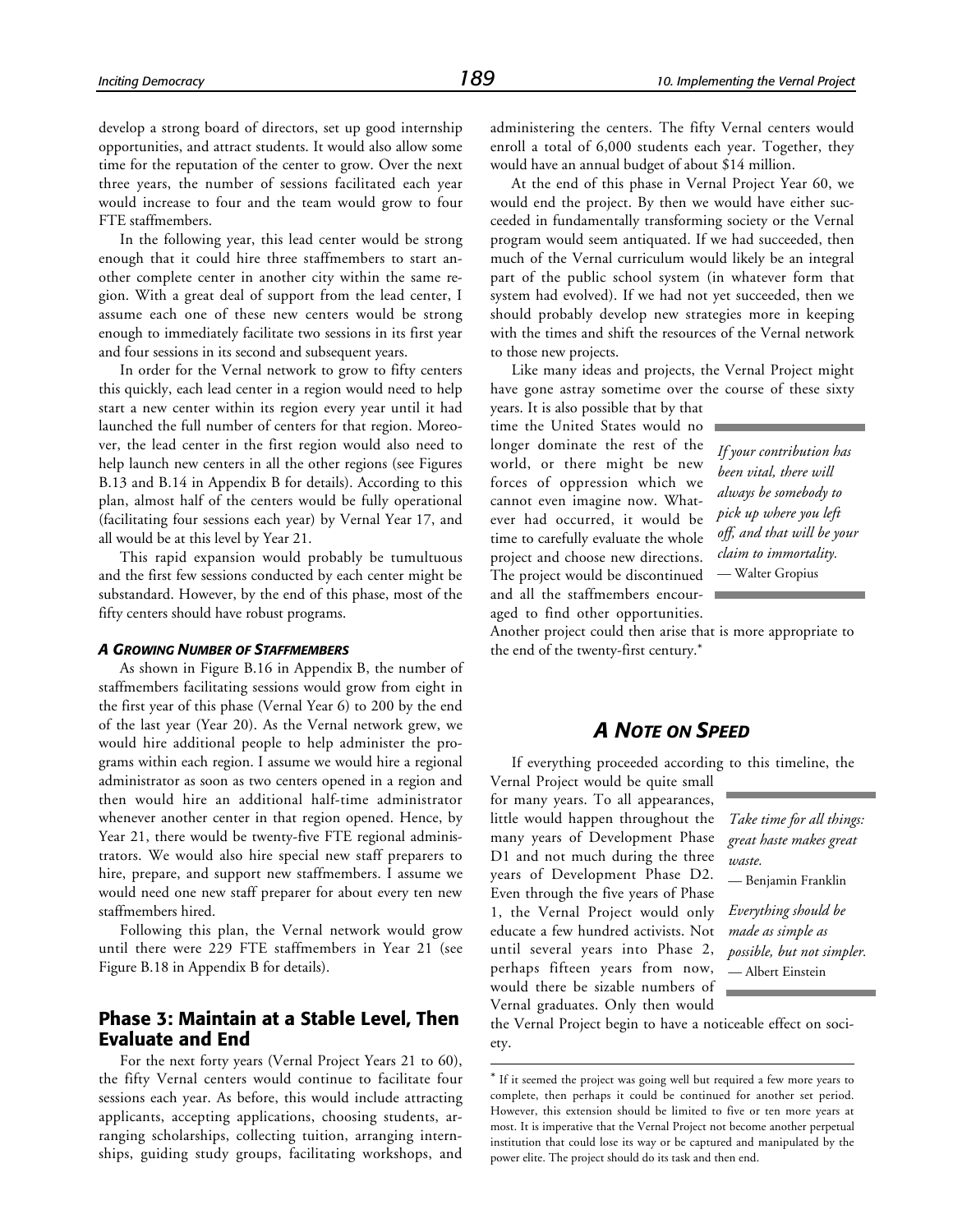It may seem like this is too long a time. I have tried to design a timeline that moves along as quickly as possible, but is still realistic. My experience indicates that it takes time to create a new project, figure out the details, and develop workable procedures. Moreover, it takes time to build relationships, to understand other activists, and to struggle through differences. Most importantly, it takes time for people to hear about a new project, evaluate it, decide that it has merit, and decide to support it. Since students would be making a major commitment of time and money, it would probably take a great deal of time to convince them of the value of their participation in the project. I think this timeline proceeds as fast as is prudent to enable ultimate success.

In fact, the timeline may seem too rapid. We will have to work diligently and skillfully to accomplish all the necessary tasks in the time specified. Nevertheless, I think it is critical to move at least this fast. Otherwise, activists may come to believe that the project will never really take off. They must feel confident that their efforts will lead to further efforts, and the total effort will lead to creation of a good society in a reasonable amount of time.

# *NEXT STEPS: LAUNCHING THE VERNAL PROJECT*

Since you are reading this book, I have successfully completed the first part of Development Phase D1. Still, much must be done before the Vernal Project can proceed.

#### **Requirements Before Proceeding**

Of the many requirements that must be satisfied for the Vernal Project to sprout and grow, two are particularly crucial:

(1) At least two experienced activists (and preferably three) must commit themselves to making the project suc-

*People can be divided into three groups: those who make things happen, those who watch things happen, and those who wonder what happened.* — John Newburn

ceed. For several years, these initiators of the Vernal Project must work long hours as unpaid volunteers and then for several more years for relatively low wages. I have made this commitment, so I only need to find one or two others who are also willing and able to dedicate themselves to this project through the initial development phases.

(2) There must be a large num-

ber of activists interested in becoming Vernal students. From now through the end of Phase 1, we would need to attract about 450 activists who would be willing to spend a year attending a yearlong program that is practically unknown. These students would also need to be willing and able to pay an average of \$3,600 tuition (in 1995 dollars) and be willing and able to work half time for social change for seven years after graduating.

This book, the articles that the initiators of the Vernal Project will write, and the speeches we will make must be sufficiently enticing to attract widespread interest and support. A large number of potential students must believe that it is possible to create a good society and that the Vernal Project will greatly assist this process. They must be eager to make the project happen. To determine if there is sufficient interest, we might survey the activist community near the site of the first Vernal center. As soon as we received a large enough number of favorable responses, we would know we could proceed.

#### **My Role**

I fervently hope this project will proceed, and I plan to work vigorously to make it succeed. Over the last decade, I have striven to expand my skills so that I am capable of doing the tasks necessary to carry out the project. I have also worked assiduously to increase my physical, emotional, and financial health so that I have the ability to make it succeed. I plan to work long and hard on it, and I believe my contribution will be valuable.

Because I have invested so much time and energy in designing the Vernal Project and preparing this book, it has unavoidably become "my" project. However, for the project to succeed, it must be owned by an ever-growing number of people — first a few initiators, then the early Vernal staffmembers and students, and finally everyone connected with the project. As much as I am able, I will try to let go of the project and let it become "our" project. Once the team of initiators has assembled, I assume we would work collectively on an equal footing.

I look forward to discussing all aspects of the Vernal Project and working cooperatively with others to reshape it in whatever ways make sense. I will do my best to support and encourage others to take responsibility and credit for all that we do. I am open to changing every aspect of the Vernal Education Project. I am even willing to hand the project over to others to carry out if they are more capable than I am. My greatest desire is to create a good society, and I will play whatever role seems best to accomplish that goal.

Some activists may be inspired by this book, but feel the Vernal Education Project is not the best way to proceed. They may have very different ideas about how to bring about fundamental change, and they may launch their own separate projects. I hope they do, since their projects may succeed where this one fails. Over the long run, those projects that do well will grow and prosper, while those that go astray will die from their own weaknesses or be superseded by better projects.